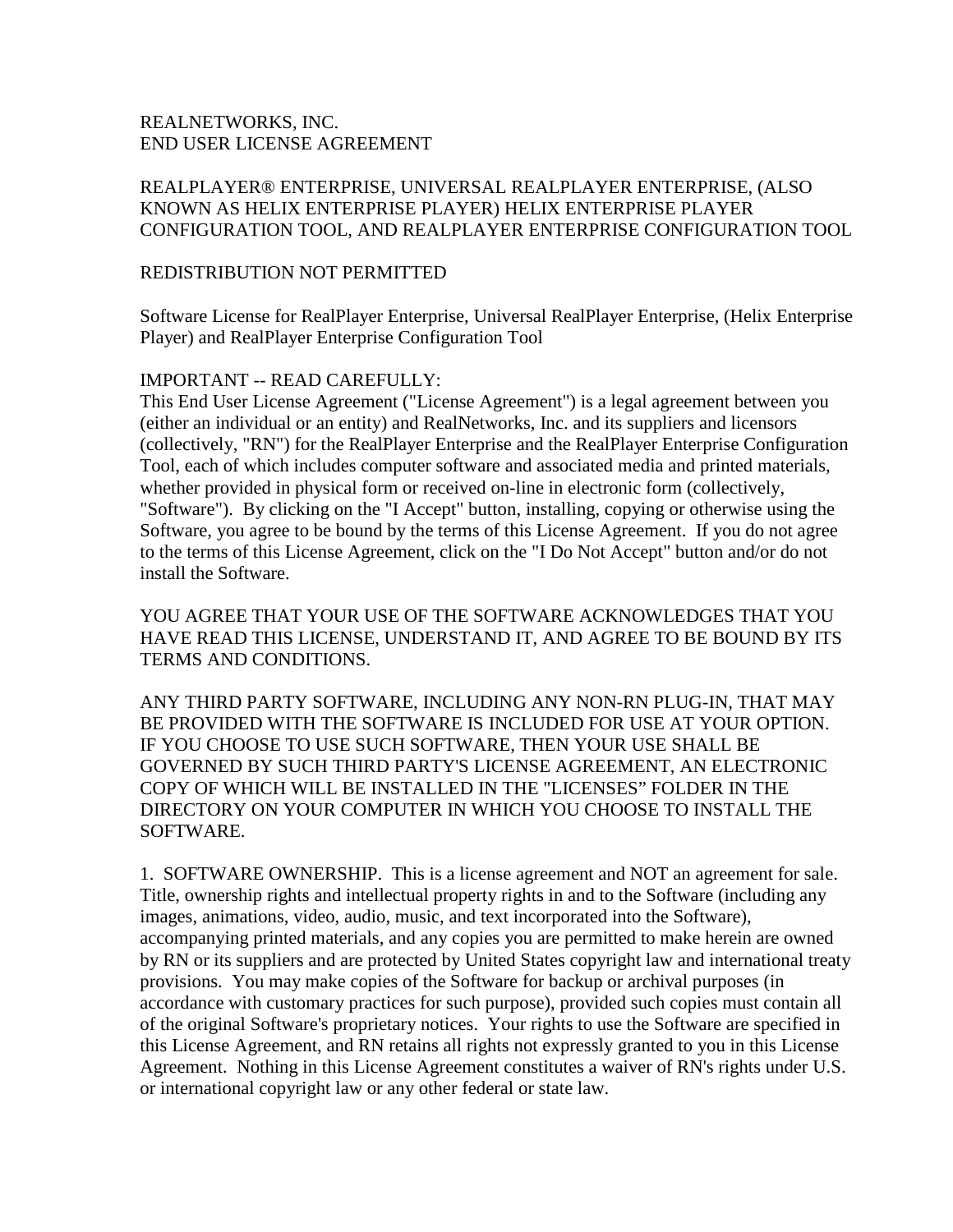2. GRANT OF LICENSE. Subject to the provisions contained herein and in return for the payment of the requisite License Fees for the Software, RN hereby grants you a non-exclusive, non-transferable, perpetual, worldwide license to the version of the Software specified by your software license key for installation of the Software.

(a) Installation. You may install copies of the RealPlayer Enterprise on computers located inside your corporate intranet, provided that the number of computers on which the RealPlayer Enterprise is simultaneously installed must at all times be equal to or less than the number of RealPlayer Enterprise seats you have licensed. You may install the RealPlayer Enterprise Configuration Tool on an unlimited number of computers located inside your corporate intranet. Installation of RealPlayer Enterprise is limited to one instance of RealPlayer Enterprise per installed operating system. Additionally any virtual computer also counts as a single computer/seat for the install purposes outlined herein.

(b) Use. You may use your installed copies of the RealPlayer Enterprise Configuration Tool to create and administer custom configurations of the RealPlayer Enterprise and to install copies of the RealPlayer Enterprise on computers located within your corporate intranet in accordance with the terms of this license. You agree to ensure that your employees' use of the RealPlayer Enterprise is in accordance with the terms of this license.

(c) GUIDs and Cookies. If you enable the Software to utilize any global unique identifiers (GUIDs) and/or cookies placed in or contained in the RealPlayer Enterprise or other RN product, RN recommends and encourages you to prominently disclose such use to your end users and obtain consent to use such GUIDs and/or cookies from your end users, and give each end user the opportunity to opt out of your use of GUIDs and/or cookies with respect to each such end user. You agree to hold harmless, indemnify and defend RN, its officers, directors and employees, from and against any losses, damages, fines and expenses (including attorneys' fees and costs) arising out of or relating to any claims that you have inappropriately used GUIDs and/or cookies.

(d) Trial License. If you purchased a license for trial use only, you may only install and use the Software for thirty (30) days in a non-production test environment for testing purposes only. All results shall be held in strict confidence and may not be disclosed to any third party. After the thirty-day trial period, your license to use the Software automatically terminates, and you may not continue to use the Software in any capacity unless you have purchased a license from RN.

3. OTHER RIGHTS AND LIMITATIONS. No Modifications or Reverse Engineering. You may not modify, translate, reverse engineer, decompile or disassemble (except to the extent that this restriction is expressly prohibited by applicable law), or create derivative works based on the Software. Rental/Transfer. You may not rent, lease, sell, or transfer the Software or documentation without RN's express written consent, which RN may withhold in its discretion. Audit Rights. You shall permit RN to audit your compliance with this License Agreement, as RN deems reasonably necessary.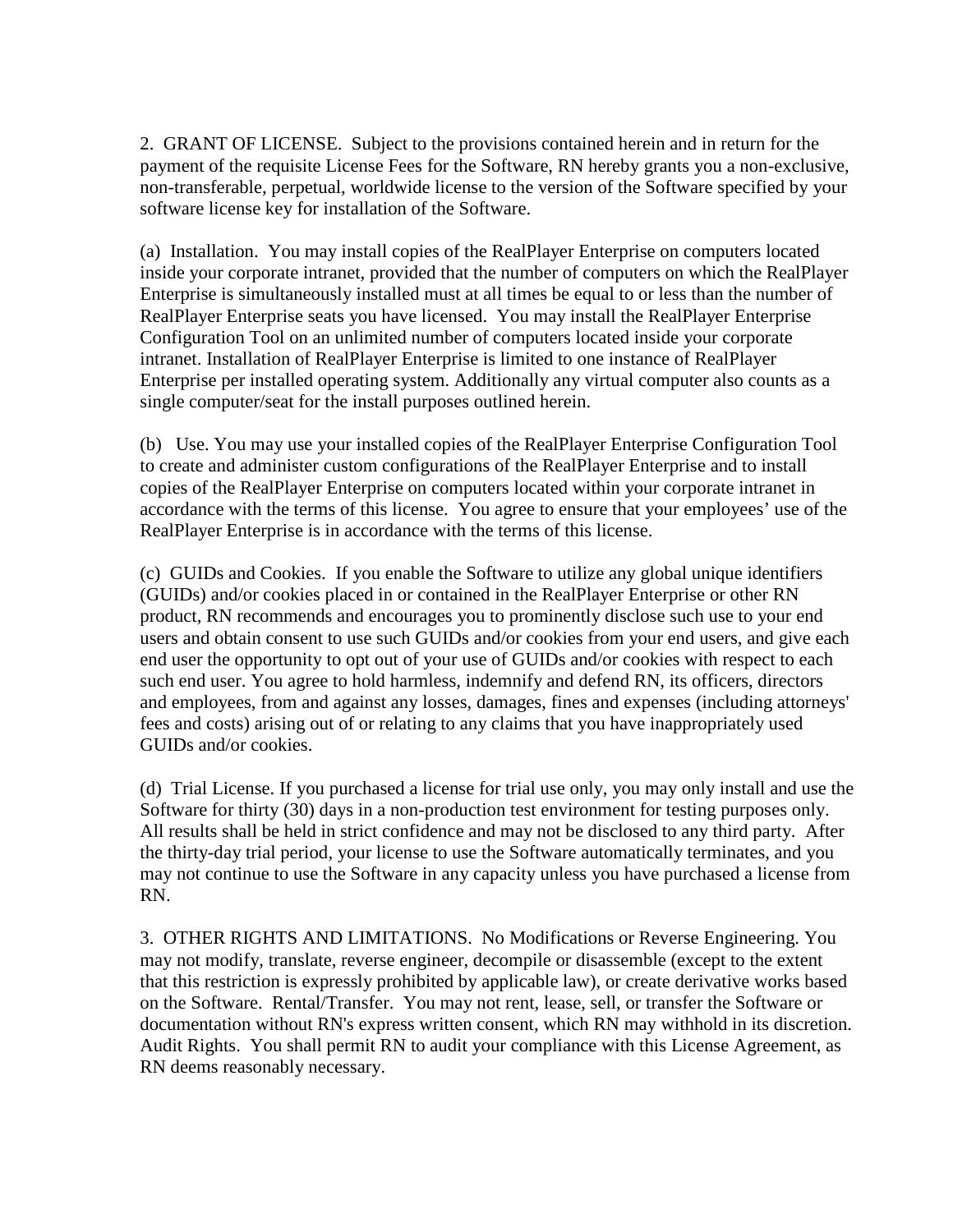This product is licensed under the AVC patent portfolio license for personal use of a consumer or other uses in which it does not receive remuneration to (i) encode video in compliance with the AVC standard ("AVC Video") and/or (ii) decode AVC Video that was encoded by a consumer engaged in a personal activity and/or was obtained from a video provider licensed to provide AVC Video. No license is granted or shall be implied for any other use. Additional information may be obtained from MPEG LA. See http://www.mpegla.com.

4. BETA RELEASE AND TRIAL VERSIONS. In the event that the Software is a beta release version, the terms of this Section shall apply. Your license to use the Software expires 120 days after installation (or such other period as indicated by the Software) and the Software may cease to function. The Software you are receiving may contain more or less features than the commercial release of the RN product that RN intends to distribute. While RN intends to distribute a commercial release of the Software, RN reserves the right at any time not to release a commercial release of the Software or, if released, to alter features, specifications, capabilities, functions, licensing terms, release dates, general availability or other characteristics of the commercial release. You agree that the Beta release versions are not suitable for production use and may contain errors affecting their proper operation. Trial License. If you requested a license for trial use only, you may only install and use the Software for thirty (30) days in a non-production test environment for testing purposes only. All results shall be held in strict confidence and may not be disclosed to any third party. After the thirtyday trial period, your license to use the Software automatically terminates, and you may not continue to use the Software in any capacity unless you have purchased a license from RN. You agree that you will not do anything to circumvent or defeat the features designed to stop the Software from operating after the license expires.

5. SOFTWARE UPGRADES. RN may develop or issue upgraded versions of the Software from time to time. At its sole option, and for a fee to be determined, RN may make such upgrades available to you. If the Software you have is labeled as an upgrade, you must be properly licensed to use a product identified by RN as being eligible for the upgrade in order to use the Software. Software labeled as an upgrade replaces and/or supplements the product that formed the basis for your eligibility for the upgrade, and following the upgrade you may use the resulting Software only in accordance with the terms of this License Agreement. Any upgrade that may be provided herein is separate from any maintenance and support services which are not part of this EULA and are available under a separate support agreement.

### 6. WARRANTIES AND LIABILITIES.

(a) For production versions of the Software, the following terms apply:

LIMITED WARRANTY. RN warrants that for a period of ninety (90) days from the date of acquisition the Software, if operated as directed, will substantially achieve the functionality described in the Documentation. RN does not warrant however that your use of the Software will be uninterrupted or that the operation of the Software will be error-free or secure. RN also warrants that the media containing the Software, if provided by RN, is free from defects in material and workmanship and will so remain for ninety (90) days from the date you acquire the Software.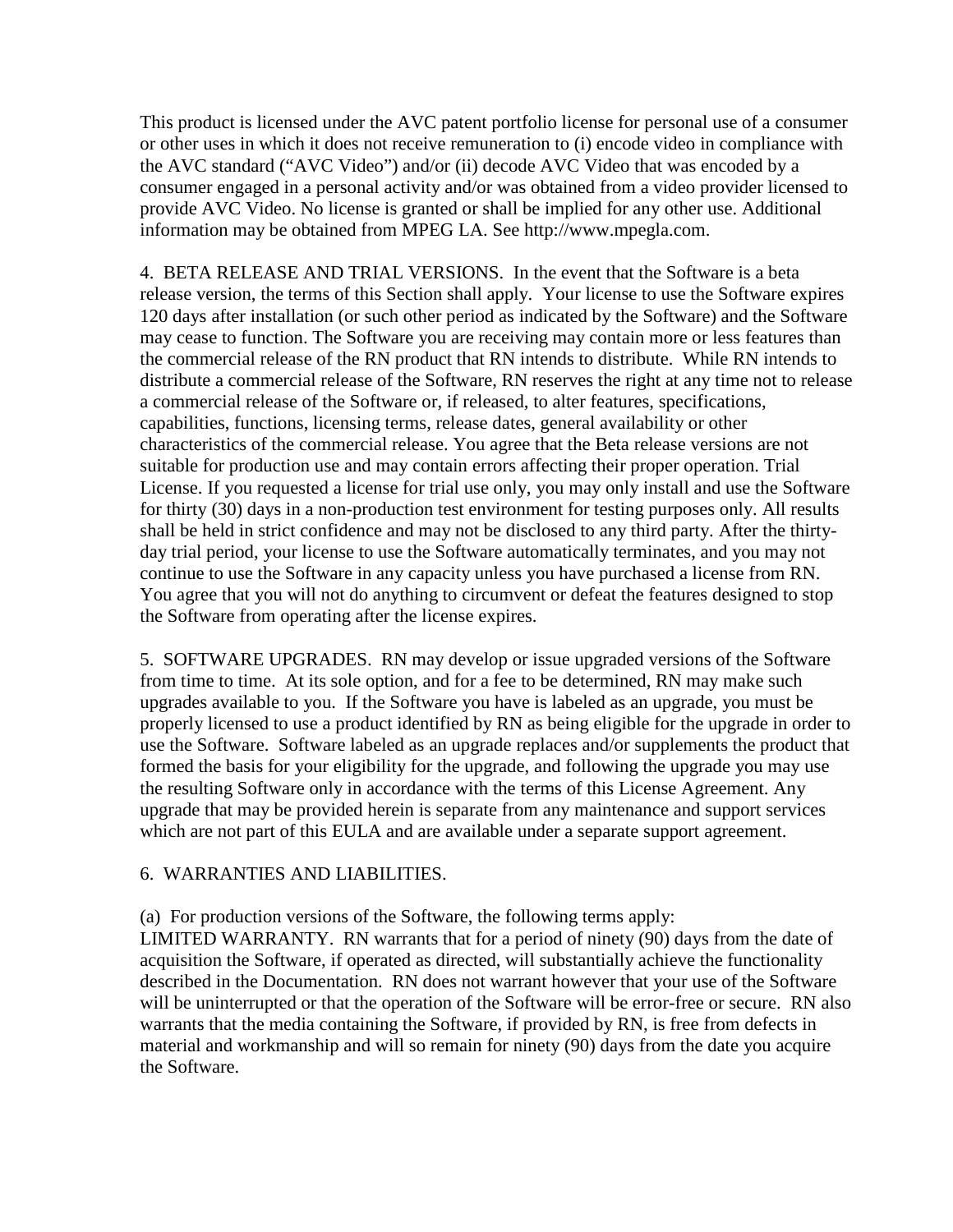(i) No Other Warranties. NO OTHER WARRANTIES: TO THE MAXIMUM EXTENT PERMITTED BY APPLICABLE LAW RN AND ITS SUPPLIERS DISCLAIM ALL OTHER WARRANTIES EITHER EXPRESS OR IMPLIED INCLUDING BUT NOT LIMITED TO IMPLIED WARRANTIES OF MERCHANTABILITY AND FITNESS FOR A PARTICULAR PURPOSE WITH REGARD TO THE SOFTWARE, THE ACCOMPANYING WRITTEN MATERIALS AND ANY ACCOMPANYING HARDWARE. If any modifications are made to the Software by you during the warranty period; if the media is subjected to accident abuse or improper use; or if you violate the terms of this License Agreement, this warranty shall immediately terminate. This warranty shall not apply if the Software is used on or in conjunction with hardware or Software other than the unmodified version of hardware and Software with which the Software was designed to be used as described in the Documentation. THIS LIMITED WARRANTY GIVES YOU SPECIFIC LEGAL RIGHTS; YOU MAY HAVE OTHER RIGHTS THAT VARY FROM STATE/JURISDICTION TO STATE/JURISDICTION.

(ii) Customer Remedies. RN's sole liability for a breach of this warranty shall be in RN's sole discretion: (i) to replace your defective media; or (ii) to advise you how to achieve substantially the same functionality with the Software as described in the Documentation through a procedure different from that set forth in the Documentation; or (iii) if the above remedies are impracticable, to refund the license fee, if any, you paid for the Software. Repaired, corrected or replaced Software and Documentation shall be covered by this limited warranty for the period remaining under the warranty that covered the original Software or if longer for thirty (30) days after the date RN either shipped to you the repaired or replaced Software or advised you as to how to operate the Software so as to achieve the functionality described in the Documentation, whichever is applicable. Only if you inform RN of the problem with the Software during the applicable warranty period and provide evidence of the date you acquired the Software will RN be obligated to honor this warranty.

LIMITATION OF LIABILITY. UNDER NO CIRCUMSTANCES AND UNDER NO LEGAL THEORY, WHETHER IN TORT, CONTRACT, OR OTHERWISE, SHALL RN OR ITS SUPPLIERS OR RESELLERS BE LIABLE TO YOU OR ANY OTHER PERSON FOR ANY INDIRECT, SPECIAL, INCIDENTAL OR CONSEQUENTIAL DAMAGES OF ANY CHARACTER INCLUDING, WITHOUT LIMITATION, DAMAGES FOR LOSS OF GOODWILL, WORK STOPPAGE, COMPUTER FAILURE OR MALFUNCTION OR ANY AND ALL OTHER COMMERCIAL DAMAGES OR LOSSES, EVEN IF RN SHALL HAVE BEEN INFORMED OF THE POSSIBILITY OF SUCH DAMAGES OR FOR ANY CLAIM BY ANY OTHER PARTY.

FURTHER, IN NO EVENT SHALL RN'S LIABILITY UNDER ANY PROVISION OF THIS AGREEMENT EXCEED THE LICENSE FEE PAID TO RN FOR THE SOFTWARE AND DOCUMENTATION. BECAUSE SOME STATES/JURISDICTIONS DO NOT ALLOW THE EXCLUSION OR LIMITATION OF LIABILITY FOR CONSEQUENTIAL OR INCIDENTAL DAMAGES, THE ABOVE LIMITATION MAY NOT APPLY TO YOU.

(b) For the Trial and Beta versions of the Software, the following terms apply: DISCLAIMER OF WARRANTY & LIMIT OF LIABILITY. THE SOFTWARE AND DOCUMENTATION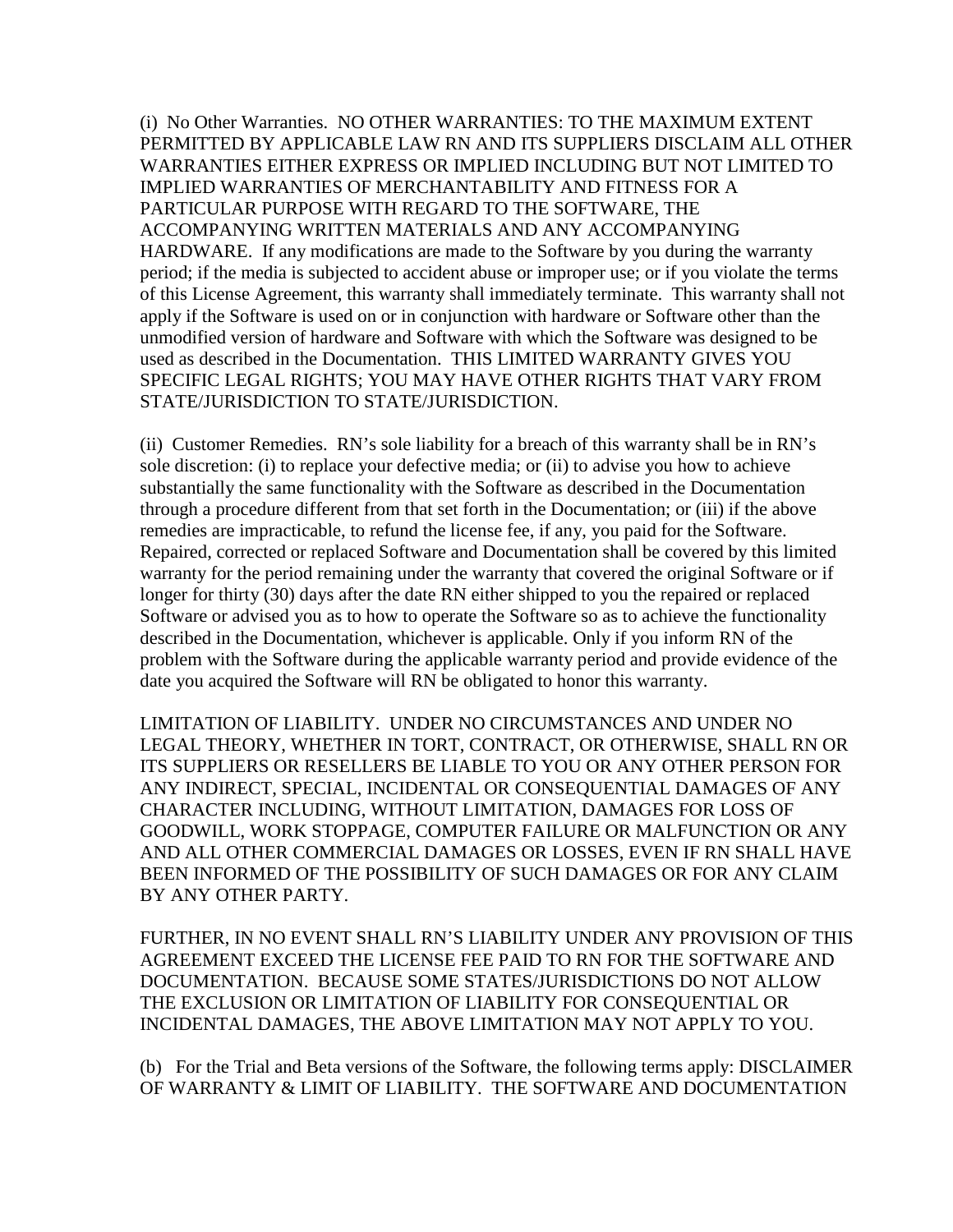ARE PROVIDED AS IS WITHOUT WARRANTY OF ANY KIND. TO THE MAXIMUM EXTENT PERMITTED BY APPLICABLE LAW, RN FURTHER DISCLAIMS ALL WARRANTIES, INCLUDING WITHOUT LIMITATION ANY IMPLIED WARRANTIES OF MERCHANTABILITY, FITNESS FOR A PARTICULAR PURPOSE, AND NONINFRINGEMENT. THE ENTIRE RISK ARISING OUT OF THE USE OR PERFORMANCE OF THE SOFTWARE AND DOCUMENTATION REMAINS WITH YOU. TO THE MAXIMUM EXTENT PERMITTED BY APPLICABLE LAW, IN NO EVENT SHALL RN OR ITS SUPPLIERS BE LIABLE FOR ANY CONSEQUENTIAL, INCIDENTAL, INDIRECT, SPECIAL, PUNITIVE, OR OTHER DAMAGES WHATSOEVER (INCLUDING, WITHOUT LIMITATION, DAMAGES FOR LOSS OF BUSINESS PROFITS, BUSINESS INTERRUPTION, LOSS OF BUSINESS INFORMATION, OR OTHER PECUNIARY LOSS) ARISING OUT OF THIS AGREEMENT OR THE USE OF OR INABILITY TO USE THE PRODUCT, EVEN IF RN HAS BEEN ADVISED OF THE POSSIBILITY OF SUCH DAMAGES. RN's TOTAL LIABILITY FOR ANY DIRECT DAMAGES SHALL NOT EXCEED FIVE DOLLARS (\$5.00). BECAUSE SOME STATES/JURISDICTIONS DO NOT ALLOW THE EXCLUSION OR LIMITATION OF LIABILITY FOR CONSEQUENTIAL OR INCIDENTAL DAMAGES, THE ABOVE LIMITATION MAY NOT APPLY TO YOU.

7. INDEMNIFICATION. This Software is intended for use only with properly licensed media, content, and content creation tools. It is your responsibility to ascertain whether any copyright, patent or other licenses are necessary and to obtain any such licenses to serve and/or create or compress such media and content. You agree to transmit and/or compress only those materials for which you have the necessary patent, copyright and other permissions, licenses, and/or clearances. You agree to hold harmless, indemnify and defend RN, its officers, directors and employees, from and against any losses, damages, fines and expenses (including attorneys' fees and costs) arising out of or relating to any claims that you have encoded, compressed, copied or transmitted any materials (other than materials provided by RN) in connection with the Software in violation of another party's rights or in violation of any law. If you are importing the Software from the United States, you shall indemnify and hold RN harmless from and against any import and export duties or other claims arising from such importation.

8. TERMINATION. This License Agreement will automatically terminate if you fail to comply with any term hereof. No notice shall be required from RN to effect such termination. You may also terminate this License Agreement at any time by notifying RN in writing of termination. Upon any termination of this License Agreement, you shall immediately discontinue use of the Software and shall within three (3) days return to RN, or certify destruction of, all full or partial copies of the Software, documentation and related materials provided by RN. Your obligation to pay accrued charges and fees shall survive any termination of this License Agreement.

9. NO ASSIGNMENT. This Agreement is personal to you, and may not be assigned without RN's express written consent. In the event that you are an entity that merges with another entity or are acquired by another entity during the Term, you shall provide written notice of such merger or acquisition not later than the date on which any public announcement is made.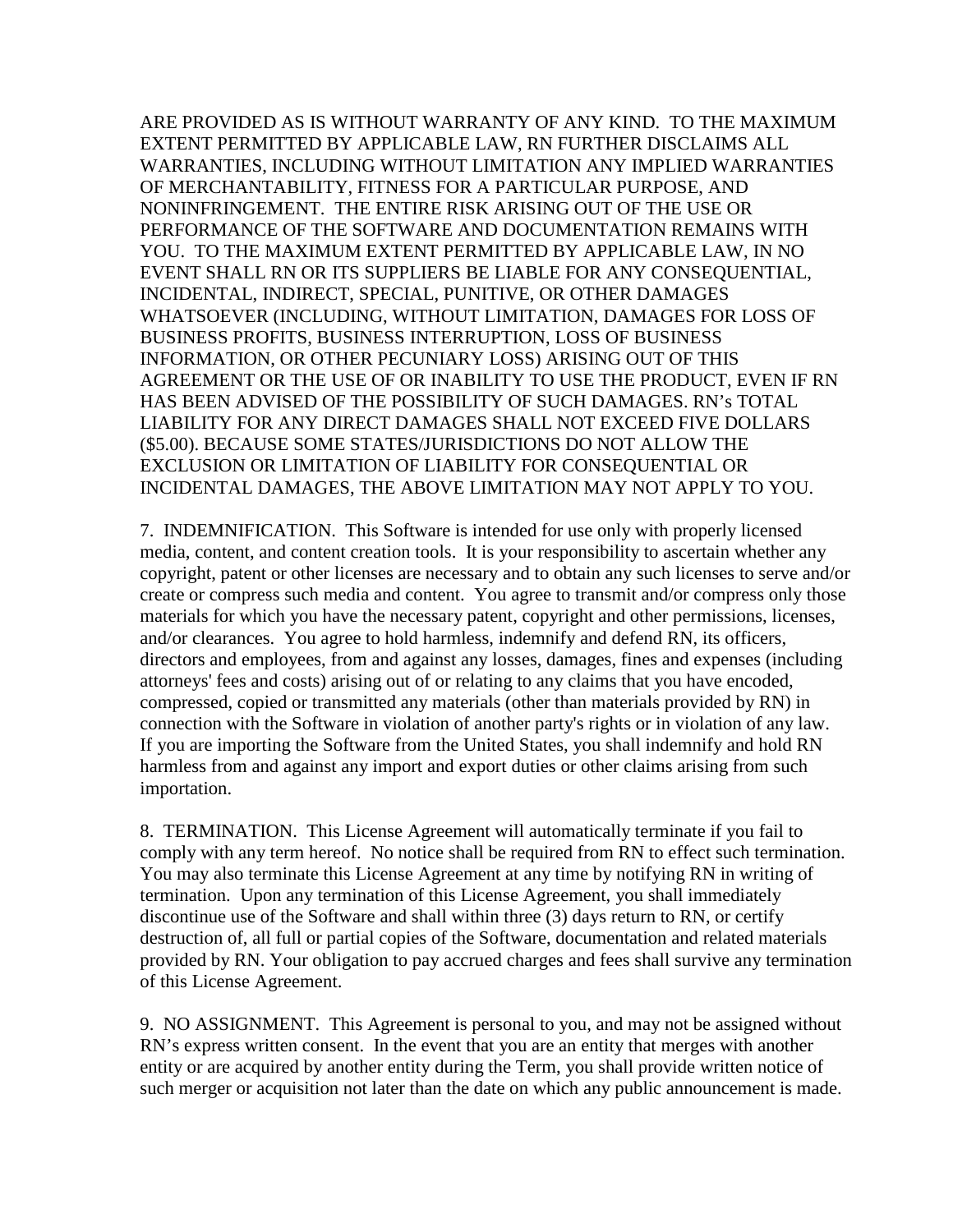If RN does not consent to assignment of this Agreement to the new or acquiring entity in such merger or acquisition, RN may terminate this Agreement on thirty (30) days' written notice. Both parties shall perform under this Agreement until such termination is effective.

10. U.S. GOVERNMENT RESTRICTED RIGHTS. U.S. GOVERNMENT RESTRICTED RIGHTS: This Software and documentation are provided with RESTRICTED RIGHTS. Use, duplication or disclosure by the Government is subject to restrictions set forth in subparagraphs (a) through (d) of the Commercial Computer Software--Restricted Rights at FAR 52.227-19 when applicable, or in subparagraph  $(c)(1)(ii)$  of the Rights in Technical Data and Computer Software clause at DFARS 252.227-7013, and in similar clauses in the NASA FAR supplement, as applicable. Manufacturer is RealNetworks, Inc./1501  $1<sup>st</sup>$  Ave S. Suite 600,Seattle, Washington 98134. You are responsible for complying with all trade regulations and laws both foreign and domestic. You acknowledge that none of the Software or underlying information or technology may be downloaded or otherwise exported or re-exported (i) into (or to a national or resident of) Cuba, Iraq, Libya, Sudan, North Korea, Iran, Syria or any other country subject to a U.S. embargo; or (ii) to anyone on the U.S. Treasury Department's list of Specially Designated Nationals or the U.S. Commerce Department's Denied Parties List or Entity List. By using the Software you are agreeing to the foregoing and are representing and warranting that (i) no U.S. federal agency has suspended, revoked, or denied you export privileges, (ii) you are not located in or under the control of a national or resident of any such country or on any such list, and (iii) you will not export or re-export the Software to any prohibited country, or to any prohibited person, entity, or end-user as specified by U.S. export controls.

### 11. MISCELLANEOUS.

(a) This License Agreement shall constitute the complete and exclusive agreement between us, notwithstanding any variance with any purchase order or other written instrument submitted by you, whether formally rejected by RealNetworks or not. The acceptance of any purchase order you place is expressly made conditional on your consent to the terms set forth herein. The terms and conditions contained in this License Agreement may not be modified except in a writing duly signed by you and an authorized representative of RealNetworks. If any provision of this License Agreement is held to be unenforceable for any reason, such provision shall be reformed only to the extent necessary to make it enforceable, and such decision shall not affect the enforceability of such provision under other circumstances, or of the remaining provisions hereof under all circumstances. This License Agreement shall be governed by the laws of the State of Washington, without regard to conflicts of law provisions, and you hereby consent to the exclusive (except as set forth in Section 11(b)) jurisdiction of the state and federal courts sitting in the State of Washington. Solely at RealNetworks' option, any or all unresolved disputes relating in any way to, or arising out of, the Software, your use of the Software or this License Agreement may be submitted to arbitration in the State of Washington; except that, to the extent that you have breached or have indicated your intention to breach this License Agreement in any manner which violates or may violate RealNetworks intellectual property rights, or may cause continuing or irreparable harm to RealNetworks (including, but not limited to, any breach that may impact RealNetworks intellectual property rights, or a breach by reverse engineering), RealNetworks may seek injunctive relief, or any other appropriate